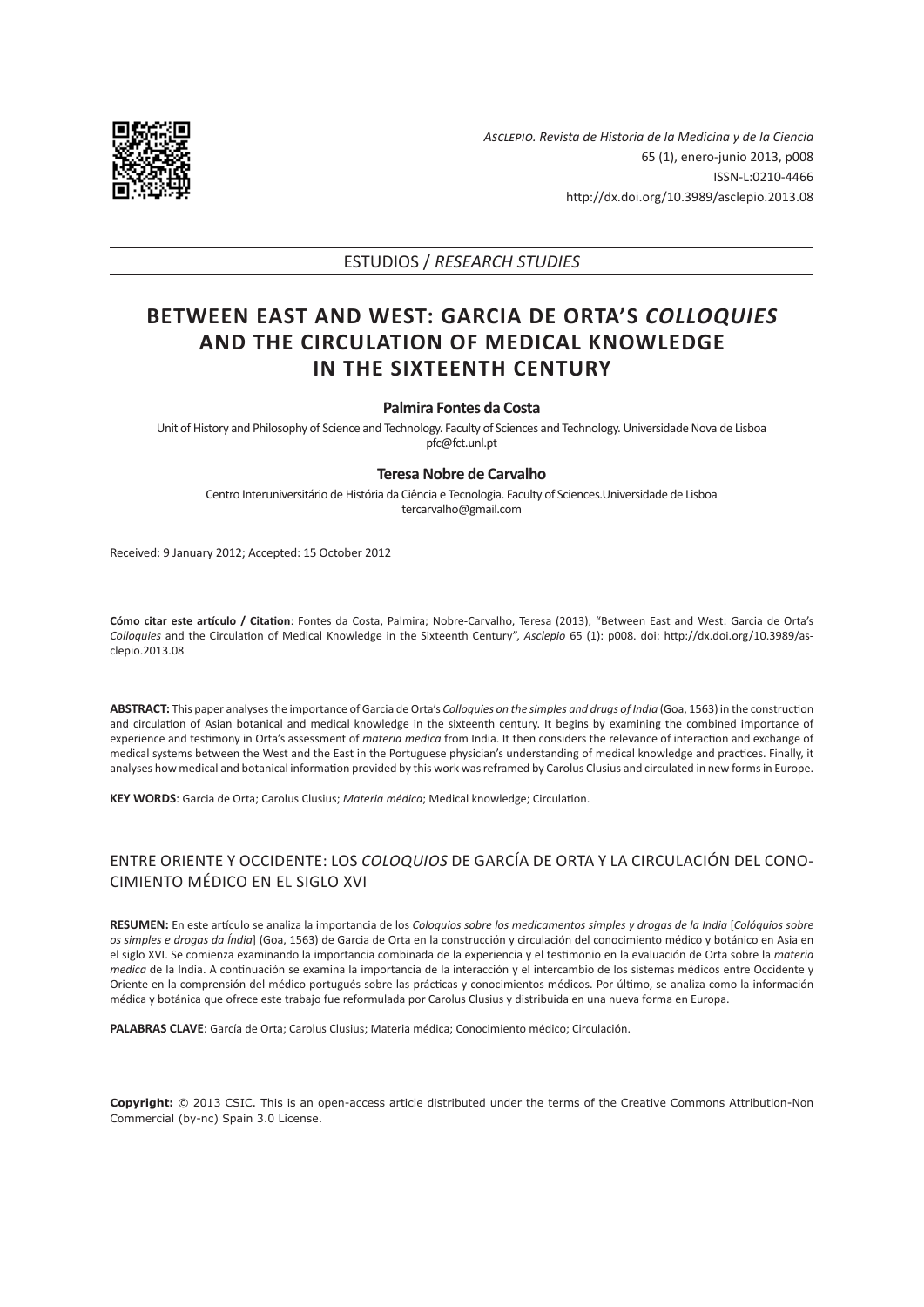### **INTRODUCTION**

On April 10, 1563 a book was published in Portuguese Goa. Unlike the two previous works already produced by the printing shop of João Quinquénio and João de Endem, it did not deal with religious matters but with the natural world.<sup>1</sup> The *Coloquios dos simples, e drogas he cousas mediçinais da India* [*Colloquies on the Simples and Drugs of India*], as it was titled, was the culmination of a life-time project of its author Garcia de Orta (c. 1500-1568) who, "with force of reasons and audacity", attempted to present all the knowledge on simples and medicinal drugs of India gathered over his life in this territory (Orta [1563] 1891, p.6). The importance of Orta's work was immediately recognized by the Flemish naturalist Carolus Clusius (1526-1609) who promptly epitomised it into Latin. Clusius's version was published by the famous Plantin Press at Antwerp in 1567. It went through several editions and versions into French and Italian.

Although the importance of the *Colloquies* in sixteenth-century natural history and medicine has been generally acknowledged in the international historiography, there are still relatively few recent and detailed studies of the work and its influence in other texts on the subject.2 In general, Orta and his *Colloquies* tend to be mentioned only briefly in the context of studies concerning Clusius. It is true that the latter was crucial in the dissemination of Orta's knowledge of Indian plants and *materia medica*. Yet, the great reputation of the Dutch naturalist has also contributed to overshadow Orta's perceived role in the making of modern botany and medicine.

In Portugal, a second and a third Portuguese edition of the *Colloquies* were only published in the late nineteenth century.<sup>3</sup> It was at this time that Orta became acknowledged as a major figure in science and Portuguese history. This was mainly due to the efforts of Count Ficalho, a professor of botany and very erudite aristocrat who deeply admired his work.<sup>4</sup> Ficalho was not only responsible for a third edition of the *Colloquies* which included various historical, geographical and botanical annotations, but was also the author of the first biographical essay on the Portuguese naturalist (Ficalho, 1886). Since then, Orta has become a hero of Portuguese imperial science and various contributions have been made mainly by fellow naturalists and physicians and especially in a commemorative context. Particularly relevant to the historiography, were the contributions by the physician and historian Augusto da Silva Carvalho and by the historian Charles Boxer. Carvalho was the first to reveal Orta's Jewish ancestry as well as the inquisitorial process conducted against his family and his posthumous *auto de fé* in 1580.<sup>5</sup> In turn, Boxer, provided the first comparative analysis between Orta's text and the work of another

influential European author on materia medica, the Spanish naturalist and physician Nicolás Monardes (1512-1588). In this study, he emphasised particularly the importance of both Iberian physicians to the global circulation of botanical and medical knowledge and their pioneering role in the development of tropical medicine (Boxer, 1963).<sup>6</sup>

In the last decades, some well documented Portuguese studies have been published, but in general, they have not yet reflected the new concerns and increasing international interest in science and empire and on the complex circulation of knowledge during the early modern period.<sup>7</sup> The contribution of Orta's *Colloquies* to the subject is a vast area that still awaits a comprehensive study. Yet, a few international scholars have recently uncovered important aspects that are relevant to thisstudy (Parasher-Sen, 2006; Cook, 2007, pp. 96-99; Walker, 2009). The purpose of this paper is to further contribute to and contextualise the importance of the *Colloquies* to the production and circulation of botanical and medical knowledge in a sixteenth-century world reconfigured by geographical expansion. It will first pay attention to what Orta's work itself reveal about the subject and then how the knowledge provided by the work circulated from East to West in the period. The concept of circulation used in the article is not linear or unidirectional and presupposes the role of interaction, adaption, exchange and appropriation in the production and distribution of knowledge.<sup>8</sup>

#### **EXPERIENCE AND TESTIMONY IN THE COLLOQUIES**

Garcia de Orta left Lisbon for India on the 12<sup>th</sup> March, 1534 to accompany his young patron and friend, Captain General Martim Afonso de Sousa (1534-1538). Augusto Silva Carvalho first suggested that his departure was related to the increasing pressure by the Portuguese Inquisition on Jewish conversos (Silva Carvalho, 1934, pp. 20-21). On his journey to the East, Orta took in his cultural baggage a medical education at the Universities of Salamanca and Alcalá de Henares (1515-1523) as well as a short experience as a lecturer at the University of Lisbon, first in Natural Philosophy and them in Moral Philosophy (1532-1534) (Carvalho, 1915; Pina, 1963). This academic background would be crucial for the ways in which the Portuguese physician would perceive the construction and reassessment of botanical and medical knowledge.

Between 1534 and 1538, Orta attended Martim Afonso de Sousa on several military campaigns on the west coast of India, between the Kathiawar peninsula and Ceylon. He then settled in Goa, the capital of the Portuguese Empire in Asia where he was able to establish a successful and lucrative medical practice. Orta's travels and his experience in the East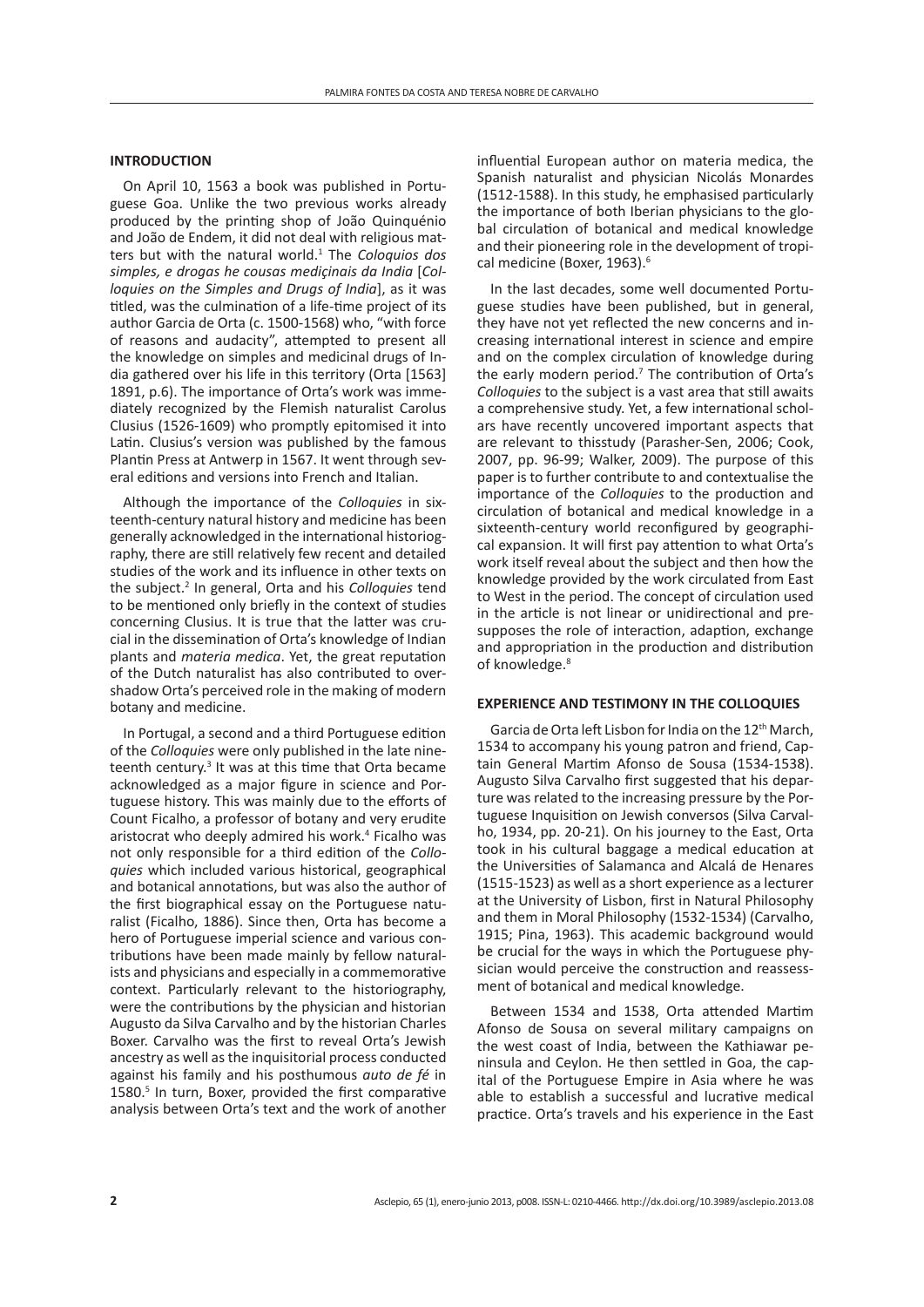gave him the opportunity to come into contact with new cultures and a largely unknown and mysterious natural world for Europeans as well as new ways of perceiving and treating disease, an experience that he latter presented in his celebrated work. However, the *Colloquies* not only offered descriptions and findings unknown to Europeans. The work also reflected the inextricable link between old and new forms of knowledge as well as the tension between the value of erudition and the value of experience for Orta and other sixteenth-century authors. In contrast with the New World, where everything could be seen as new for the Europeans, in India there were new fruits and herbs and also others already seen or commented on by European and Arabian authors. Therefore, the *Colloquies* contain not only observations on new plants and drugs, but also critical views on the ones that had already been mentioned by other authors. One of the main aims of the work is precisely to denounce false notions concerning natural historical knowledge associated with India. In fact, the *Colloquies* simultaneously relies heavily and critically evaluates ancient and modern authorities.

The *Colloquies* clearly show how proud Orta was of his vast erudition. Indeed, it mentions a vast array of ancient and modern authors including Pliny, Theophrastus, Hippocrates, Aristotle, Dioscorides, Galen, and Razes or Avicenna (Ficalho, 1886, pp. 281- 298). Especially significant in terms of the circulation of knowledge in the period from West to East is the fact that Orta refers also to recently published works such as the *Itinerario* of Ludovico de Varthema (Seville, 1520), *Sumario de la natural y general historia de las Indias* of Gonzalo Fernadez de Oviedo (Toledo, 1526) or *De natura stirpium libri tres* by Ruellius (Paris, 1536). In addition, in the *Colloquies* Orta refers to Gaspar Barreiros's *Chorographia de alguns logares* (Coimbra, 1561), published in Portugal, just two years before the Asian edition of the *Colloquies*.

The tension between tradition and new forms of experiencing the natural world is significant in understanding why the *Colloquies* use the dialogic format, a common Renaissance literary device of classical origin.9 This format enables a creative tension to be built and invites internal debate about the relative merits of entirely different sources of medico-botanical knowledge. As Robert Multhauf has pointed out, the dialogical genre was better suited to introducing new ideas in fields dominated by doctrines made rigid through centuries of general acceptance (Debus and Multhauf, 1966, p. 44).10 In his study of Robert Boyle, Steven Shapin has also remarked how the dialogical format had the advantage of distancing the author from a controversy since the use of characters representing various points of view allows the author to present his ideas as a reasonable new consensus (Shapin, 1984).

The *Colloquies* present a series of dialogues between someone representing Dr. Orta and one Dr. Ruano, who is characterized as having just arrived in Goa from the Iberian Peninsula where he had also been a student at Alcalá and Salamanca. Although representative of the European academic scholar of the time, Ruano is eager to acquire new knowledge from the extensive experience and numerous observations of Orta in the East. Other characters such as servants (slaves, boys, cooks or gardeners) as well as two physicians appear also in the work in a less central way. $11$ The various dialogues cover more than eighty different drugs, fruits, spices, minerals and medical preparations, all of them either native to India or observed in use there during the author's perambulations in the territory. "India" is broadly defined, since the geographical area of "the Indies" comprised most of Asia. Each colloquy provides very similar information for each item: its name in various languages, aspect and place of origin, prices, the way in which it is prepared and administered, its uses, anecdotes concerning Orta's experiences with it over the years, often including the story of his first encounter with the medicinal product, and knowledge of it from ancient and modern authors as well as according to local systems of knowledge.

One of the defining attributes of the work is the vindication of personal experience in the acquisition and validation of natural and medical knowledge. This is a trope of other sixteenth-century Portuguese works of the period related to the Discoveries. In his *The Suma Oriental* [*A Suma Oriental*] (c. 1515), Tomé Pires had pointed out that "We here have been through everything, and experienced it and seen it" (Barbosa, [c. 1511-1516], 1918-1921, Preface). Similarly, Duarte Pacheco Pereira in his *Esmeraldo de Situ Orbis* (c. 1505-1508) described experience as the "mother of knowledge, [that] removes all doubt and misapprehension" (Pereira, [c. 1505-08] 1752, p.12). However, in the sixteenth century these works remained as unpublished manuscripts with a restricted circulation.<sup>12</sup> Orta's *Colloquies* is the first Portuguese printed text about the natural world, as well as one of the first European works, in which the value of personal experience assumes paramount importance. In opposition to other influential authors of the period, such as Monardes and Clusius, who published on the natural history of the New World and Asia but never left Europe, Orta lived for more than thirty years in India. Therefore, he had direct access to most of the natural world described in his work. He maintained a botanical garden in his house in Goa or at his land in Bombay and could easily obtain from the markets of the town many plants and spices (Orta, [1563] 1913, p. 237). In addition, he paid correspondents and agents to send him plants and seeds from various parts of India (Silva Carvalho, 1934, p. 42 and p. 65). Moreover, Orta had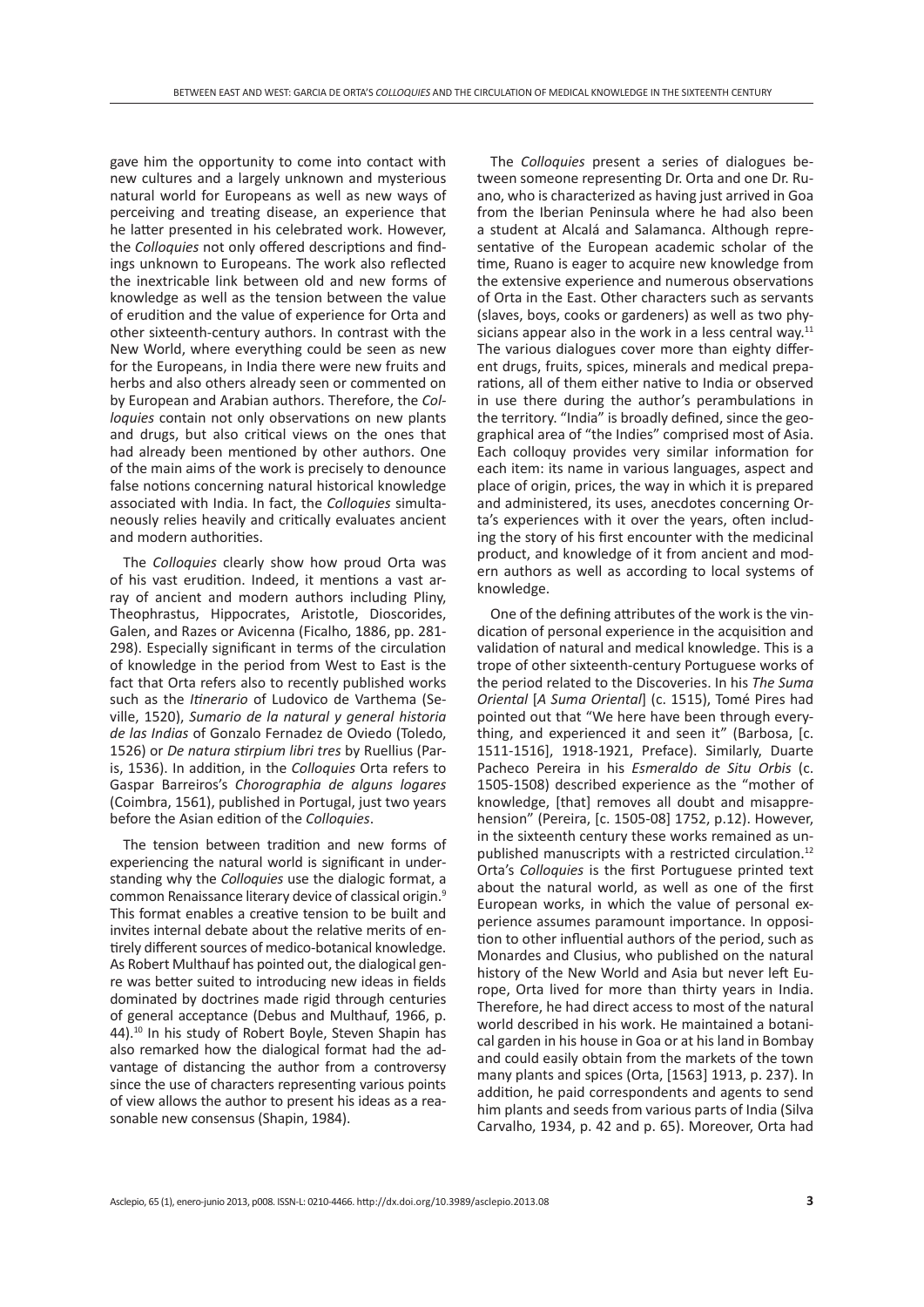the opportunity not only to directly observe many of the drugs and simples described in his *Colloquies* but also of experimenting them on himself and on his patients (Orta [1563] 1913, pp.152, 175 and 469).

The author of the *Colloquies* was aware of the vantage point given by his personal experience over established authorities and, in various parts of the *Colloquies*, appeals to his direct information on Botany and *materia medica*. Thus, when conversing about the Benjuy, he orders Ruano "not to try and frighten him with Dioscorides or Galen, because he [Orta] merely speaks the truth and says what he knows" (Orta [1563] 1913, p. 60). Latter on, when discussing pepper, he remarks that he knows the description of this plant from the testimony of his eyes and argues against classical authorities and modern authors since:

All agree, with one accord, not to tell the truth, although Dioscorides may be pardoned because he wrote with false information and at a great distance, with intervening seas not navigated as they now are. He was copied by Pliny, Galen, Isidore, Avicenna, and all the Arabs. But those who write now, such as Antonio Musa and the Friars, have the greater fault, because they merely repeat in the same way without taking the trouble to ascertain things as well known as the appearance of the tree, pepper, the fruit, how it ripens and how it is gathered (Orta [1563] 1913, p. 369).

However, the *Colloquies* also show how personal experience is by itself insufficient to cover the botanical and medical knowledge on various simples and drugs grown and traded in the vast territories of the Indian region. Orta's personal experience of the natural world had been also greatly enlarged during his travels in India. However, the geographical scope of the *Colloquies* was in no way restricted to Goa and the regions he had visited. It extends to African and Asian territories, crossing Arabia, the trading routes of Central Asia, the ports of the Bengala Golf, the Malaya peninsula and the most remote parts of Indochina and China (Loureiro, 2008). The vast range of territories covered in the *Colloquies*  meant that Orta had to rely not only in his direct experience but also on others he considered credible. Thus, when speaking about the Cocoa Palm, he remarks to Ruano that "he will not tell him anything without having been an eye-witness or having sought the testimony of persons worthy of belief" (Orta [1563] 1913, p. 145). Furthermore, in the Colloquy on Cinnamon, Orta declares that "For me, the testimony of an eye-witness is worth more than that of all physicians, and all the fathers of medicine who wrote false information" (Orta [1563] 1913, p. 125).

Portugal conducted some efforts to employ officials in the East to compile information concerning knowledge of Indian medicinal plants and drugs. Some notable results of these efforts were the letter sent by Tomé

Pires from Cochim to King Manuel the First in 1516 or a later report concerning drugs from India by Simão Álvares (Cortesão, 1964; Walter, 1962). Recently, Timothy Walker has called attention to other Portuguese attempts to collect information on Asian *materia medica* in the late sixteenth and early seventeenth centuries such as an untitled report of medical recipes and Asian substances from which they were made, written by royal order in Goa in 1596 (Walker, 2009, pp. 252-253). These documents reveal the interest of the Portuguese Administration in planning and obtaining information concerning natural and medical knowledge from the East. These efforts, however, were not as organized and detailed as those shown by Antonio Barrera-Osorio to be promoted by the Spanish administration in the New World (Barrera-Osorio, 2006).**<sup>13</sup>**

It is difficult to know to what extent Orta profited from organized and formal ways of collecting natural information in Asia. Nevertheless, the *Colloquies* testify to the dependence of this author on a vast network of informants from a variety of people of different social and knowledge backgrounds, occupations and places of origin. In fact, Orta's network included not only physicians and apothecaries but also princes, Portuguese and Indian administrators as well as traders, shopkeepers, soldiers, missionaries, travellers and interpreters.**14** Therefore, although he vindicates the supremacy of experience in the construction and reassessment of botanical and medical knowledge in the *Colloquies*, his notion of experience is broadly defined. It not only concerns the experience of the author in terms of observation and experimentation but also the experience transmitted to him by others over a long period of time. Indeed, the spectrum of whom Orta considers to be credible testimony is wide and not always well defined. In addition, his circle of trust is also associated with friendship or simply personal connections. Throughout the work, the Portuguese physician claims to be always sceptical with regards to what others say but the scarcity of direct sources and long distances dictated a more inclusive approach in the construction and validation of natural and medical knowledge.

#### **THE COLLOQUIES AT THE MEETING POINT OF DIVER-SE MEDICAL TRADITIONS**

As a sixteenth-century European physician, Garcia de Orta's main influences were the thoroughly predictable ones: Galen, Aristotle, Hippocrates and Avicenna. The Portuguese physician's medical knowledge was grounded in the humoural pathology advocating diet, bleeding and purges, complementarily to natural remedies, to assure the correct imbalance of human fluids. In fact, the *Colloquies* present a special concern in determining whether various simples and drugs depending on their flavour and smell, were cold, hot, dry or wet (Pearson, 2001).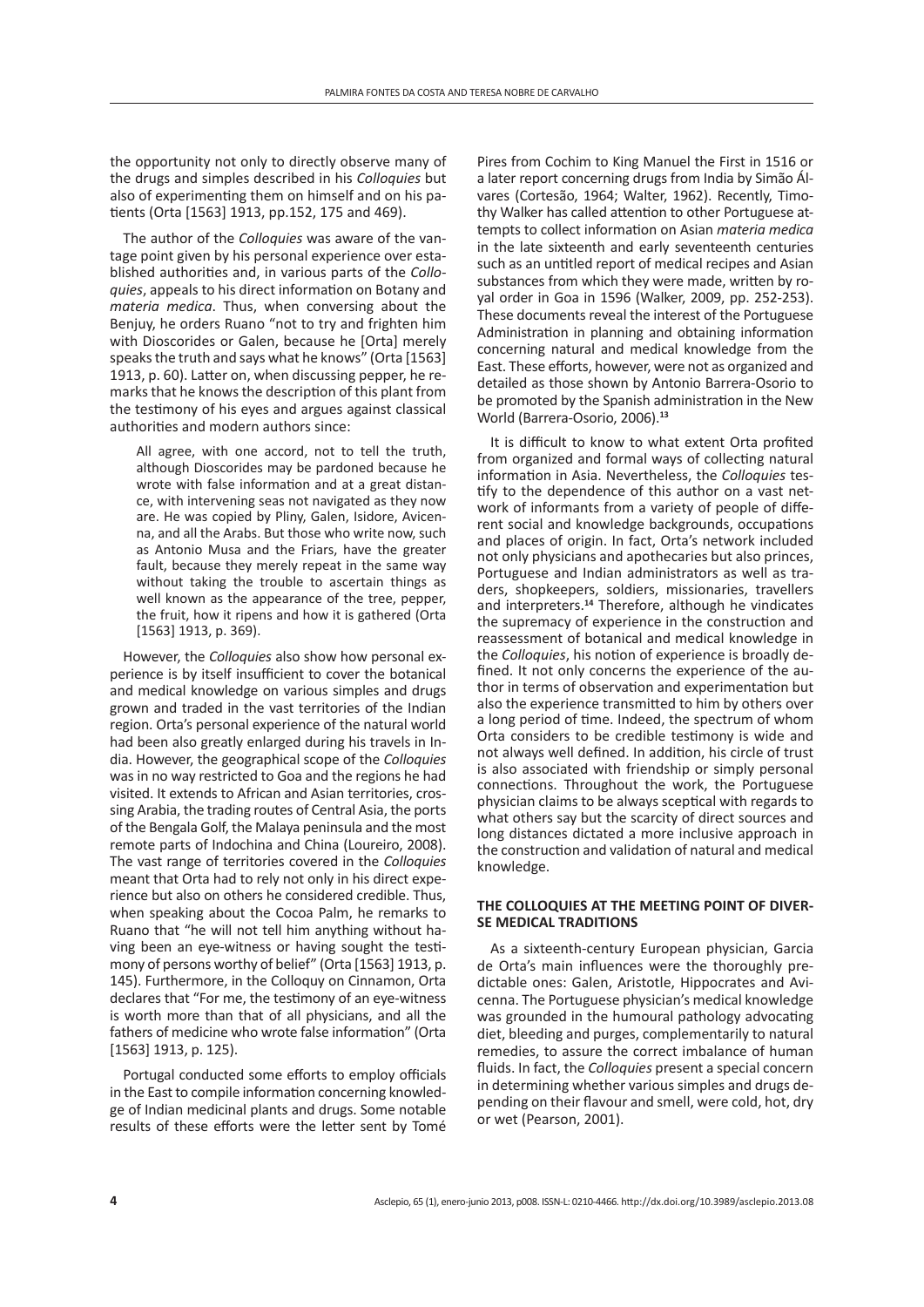In the East, Orta encountered new infectious diseases, unheard herbs and drugs and different medical practices. Yet, he never questioned the fundamental paradigms of the medical practices he learned at the Iberian medical schools.15 Only when European methods failed, he used Brahmin techniques or borrowed the Yunani or Ayurvedic traditions (D'cruz, 2009, p. 49). In the *Colloquies*, he explicitly states that "first I try remedies of our doctors and when they do not work I take those of the Brahims of the country" (Orta [1563] 1913, p. 134).

As a personal doctor of Martim Afonso de Sousa, Orta contacted with important patrons such as the Sultan Bahadur (Orta [1563] 1913, p. 10) or the local sovereign Nizan Shah (Orta [1563] 1913, pp.7, 210, 311) (Nizamoxa in the text). Through them, he gained access to the Arab and Malayli physicians of these Muslim Courts. The possibility of participating in discussions with these local doctors allowed him to contact with different knowledge on herbs, drugs and medical practices. Referring to Arabic physicians at the Ahmednagar Court, he remarked that "The Moors, *great physicians* who attend the Nizamoxa, gave me these stones [Armenia stones], with which they cure melancholy" (Orta [1563] 1913, p. 350). It is clear that the credibility of those "learned men" wasn't warranted only by their courtly environment. Referring to "the physicians of Persia, Arabia and Turkey", Orta added how "they know Avicenna thoroughly. They call him *Abolahi,* and his five books *Canum*. They know Rasis whom they call *Benzacaria*, and Halirodam and Mesué, although it is not the work that we use. They also have all the works of Hypocras, Galen, Aristotle and Plato, though not so complete as from the Greek fountain-head" (Orta, [1563] 1913, p.10). The familiarity of the Arabic physicians with the same medical texts Orta studied at the Iberian Medical Schools contributed to their reliability for Orta. In addition, he stressed their ability to recognise Asian *materia medica* and how their expertise in this particular knowledge was sometimes greater than that of Greek and Latin authorities.

The Portuguese physician also reminded his readers that he had "friendly relations with the physicians of Cairo and Damascus" (Orta, [1563] 1913, p. 205). These friendships allowed him to freely criticize their practices and to become aware of some of their professional secrets.16 As a former medical student at the universities of Salamanca and Alcalá, Orta knew many of the Arabic books from their Latin versions. In his opinion, Arabic medical knowledge was generally more reliable in the original language than in the correspondent Latin versions. Perhaps, while in Asia, he had the opportunity to learn some Arabic. The transcriptions of many Arabic words suggest his contact with native speakers (Cook, 2007, p. 98; Attewell, 1997). Orta revealed that, at the princely courts, an educated patient taught him the Arabic names of "illnesses and medicines" and, in exchange, Orta told him the correspondent Latin words "which pleased him very much" (Orta, [1563] 1913, p. 306).

Orta also profited from his proximity to the Muslim Courts which enabled him to discuss more easily with the *hakims*. But, besides their familiarity with the same medical texts, Orta underlined their inability to cure fevers.17 In the *Colloquies*, the term *fever* is used in a very broad sense (Pearson, 2001, p. 113). Sometimes it is used to describe a symptom associated to a specific pathology and other times it describes a disease, such as typhoid or malaria. According to classic medical physiology, Orta considered diseases as the result of the disequilibrium of four humors: blood (hot and wet), phlegm (cold and wet), black bile (cold and dry) and yellow bile (hot and dry) that were produced in the heart, brain, spleen and liver. To attain a cure he took recourse to bleeding, clysters as well as to the administration of natural products with diuretic, emetic or purging properties which would help to expel the toxic fluids.

Nevertheless, following the Ancients' knowledge, Orta considered that, after treatment, it was essential to feed the patient. In these cases he prescribed a special diet designed to respond to the temperament and the needs of age, completion and habits of the sick person. At this point, the medical practices of the Portuguese doctor diverged from his Oriental colleagues that, in Orta´s view, killed their infirm by starvation.

As Orta observed, the hakims cured fevers using the same methodology of the Gentios. Count Ficalho first observed the influence of indigenous medical practices in Arabic medicine. The cure of the fevers presented in the *Colloquies* is just one case that clearly shows the influence of the *Vaidak* system of the *Vaidyas* over the *Yunáni system* of the *Hakims.*

In the *Colloquies*, Orta also describes an episode when he was called, in secret, by Nizamoxa to heal his son Hussein, who was suffering of fevers, for several days. The Muslim doctors of the Court were powerless to cure him. In fact, they wanted to treat him like the *Gentios* did. Showing their support to the indigenous communities and their opposition to the Portuguese, they treated the son of the sovereign as they had learned from the *Gentios*. Orta further remarked that "[Hussein] had the wish to be cured in our way, but the custom of the country is much against it and it had to be withdraw, especially because the educated physicians at his court liked to gratify the natives and to oppose me. So when I was present they cured in one way, and when I was absent, in another" (Orta, [1593] (1913), pp. 310-311). Using medical tech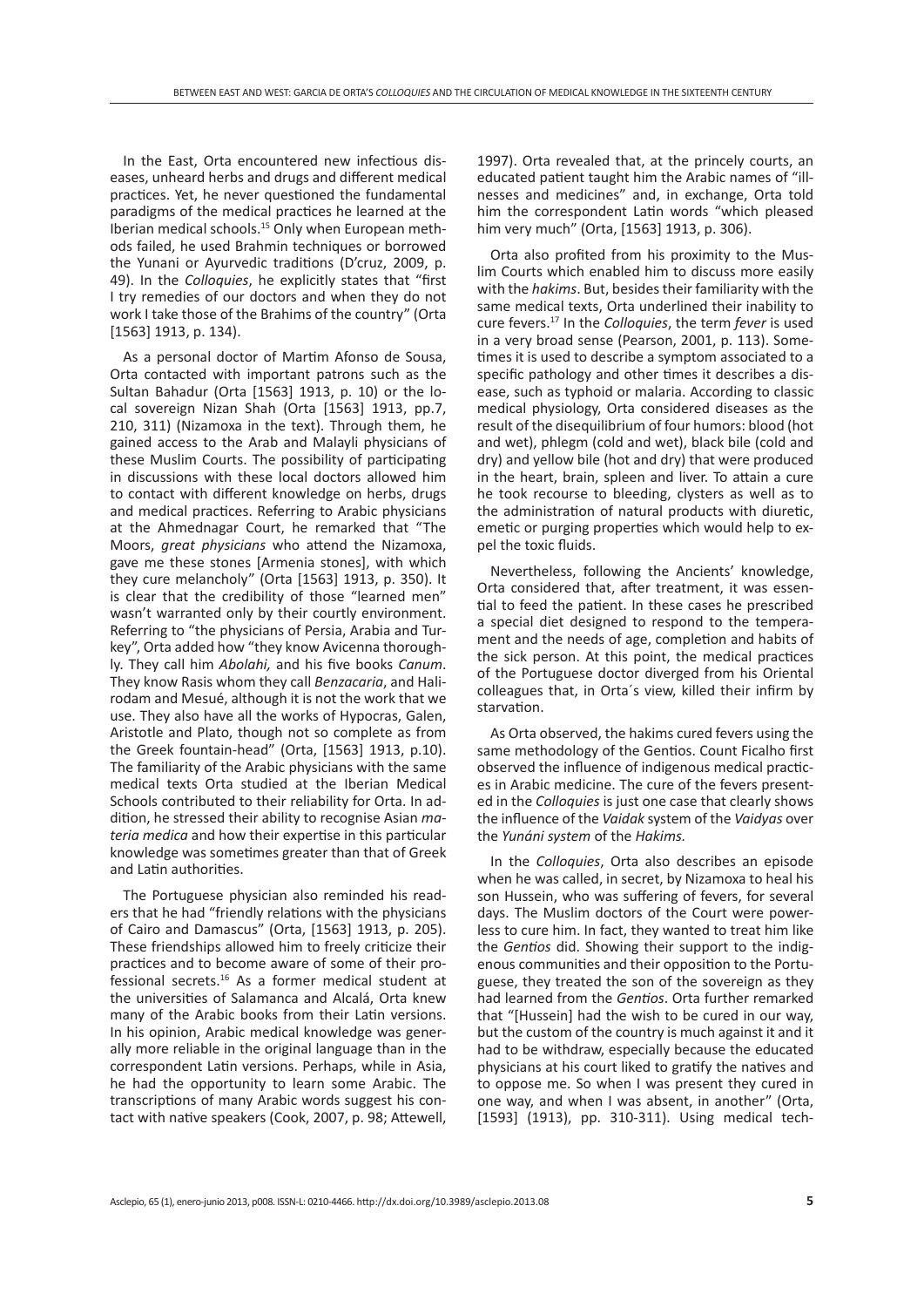niques, to satisfy the *Gentios* or to displease the Portuguese, was a way to affirm fidelity to the indigenous elites or opposition to the foreign power.

Undoubtly, Orta admired indigenous medical knowledge but he was also aware of some of its errors and limitations (Grove, 1991, pp.160-176).<sup>18</sup> He criticised the empiricism of the native medical practices. As he argued, the *Vaidyas* cured "according to experience and custom" (Orta [1563] 1913, p. 306).

He also stressed the ignorance of these physicians on anatomy by saying that "as for anatomy they do not know where the liver is, nor the spleen, nor anything else" (Orta [1563] 1913, p. 308). Besides these limitations, the *Vaidyas'* knowledge revealed to be very useful to the Portuguese living in Asia. In fact, local healers were familiarized with the properties of endemic herbs and drugs. Orta truly admired their competence in treating obstruction or local illnesses, like cholera and dysentery. These ailments were the major health problems that the Portuguese suffered in the East. In Orta's opinion, the local doctors were quite well prepared to treat these infirmities. Referring to the cure of dysentery, Orta recalled, that "when we find that our patients do not appreciate our gentle medicines, we deliver them over to Malabars to give them stronger medicines" (Orta, [1563] 1913, p. 232)." The presence of indigenous practitioners at the Royal Hospital of Goa since its foundation, testifies to the necessity of using native knowledge in the cures of local illnesses. According to Timothy Walker, local practices were soon accepted by the Portuguese living in Asia. The diminished number of Iberian doctors in the East and the virulence of some Asian diseases, made the Portuguese receptive to local medical experience and expertise. In the *Colloquies*, Ruano shows his great desire to talk about the herb that Orta uses to cure dysentery. In his words, "according to what is said in Portugal it is very efficacious" (Orta, [1563] 1913, p. 229). Thus, the fame of local herbs used by Orta had already reached the kingdom. But, as Ruano retells, Orta advised a Portuguese noble to take the remedy as the Malayalims did and not in the European way. In Orta's view, the Malabar way to cure this disease was much better. The local treatments were by then appropriated by the Portuguese doctors at Goa. And he added: "Now the Mayalims give us their water, which is compounded at the Royal Hospital" (Orta [1563] 1913, p. 232). Indigenous knowledge was, in fact, very important for Orta's reasoned critique of western ancient and modern medical authorities (Grove, 1991, p. 162). However, the *Colloquies*, do not present any clear evidence that Orta did have contact to any Indian medical text.19

It is significant that, in the *Colloquies*, Orta specifically attributed his authority to the variety of his sources.20 As Malupa said: "Dr. Orta often knows better than all of us, for we only know the Gentoos, but he knows Christians, Moors, and Gentoos better than all of us" (Orta [1563], 1913, p. 436). Did Orta show any relative preference for any of these systems? He was not explicit. Instead, he chose to emphasise the relative merits of each system and to point to their weakness, when they were relevant for his argument. Therefore, we might say that overall he had a pragmatic attitude in relation to the various systems of knowledge. We should also stress that Orta's critique of western knowledge refers only to errors concerning the description and use of Asian *materia medica* and not to general therapeutic practices used in Western medicine.

Therefore, the *Colloquies* should be viewed as a profoundly eclectic text since it relies in western, Arabic and indigenous knowledge and Orta discusses their various relative advantages or inconveniences. As Zupanov wrote, "[Garcia de Orta] was always ready to try out new methods, as long as they did not contradict reason and his sense of medical practices" (Zupanov, 2002, p. 20). We may say that Orta's knowledge seems to be the result of a difficult and complex balance between the different medical systems used in India and in Europe. In fact, he was embroiled with the political Portuguese elites, Muslin patrons and some local Gentios.<sup>21</sup> As Richard Grove has first pointed out, Orta's scientific insight was gained through becoming part of this pattern of patronage and subordination as well as through personal friendship (Grove, 1991, pp.164-172). In sum, it seems that Orta's text stands at the intersection of various levels of individual and collective experience as well of various systems of knowledge.<sup>22</sup> However, ultimately, it was Orta's peculiar insight, agenda and circumstance as a foreigner living for more than thirty years in India that made the *Colloquies* a unique, challenging and attractive work..

#### **REFRAMING THE COLLOQUIES FOR THE WEST**

In the dedication to Martim Afonso de Sousa, Orta alludes to the reasons why he has chosen Portuguese instead of Latin for the publication. He considers Portuguese a more approachable language in the region adding that because he "knows that all those who live in these Indian regions, when they know to whom it is dedicated will be anxious to read it" (Orta, [1563], 1891, p. 5). $^{23}$  This seems to be a tribute to his patron and old friend. We should also take into account that there was a relatively important Iberian target audience in the East composed not only of physicians and apothecaries but also merchants, missionaries and a more general public. As we have already stressed, Orta lived for a long time in Goa and did not belong to European network of naturalists for whom Latin was the *lingua franca*. Nevertheless, the numerous refer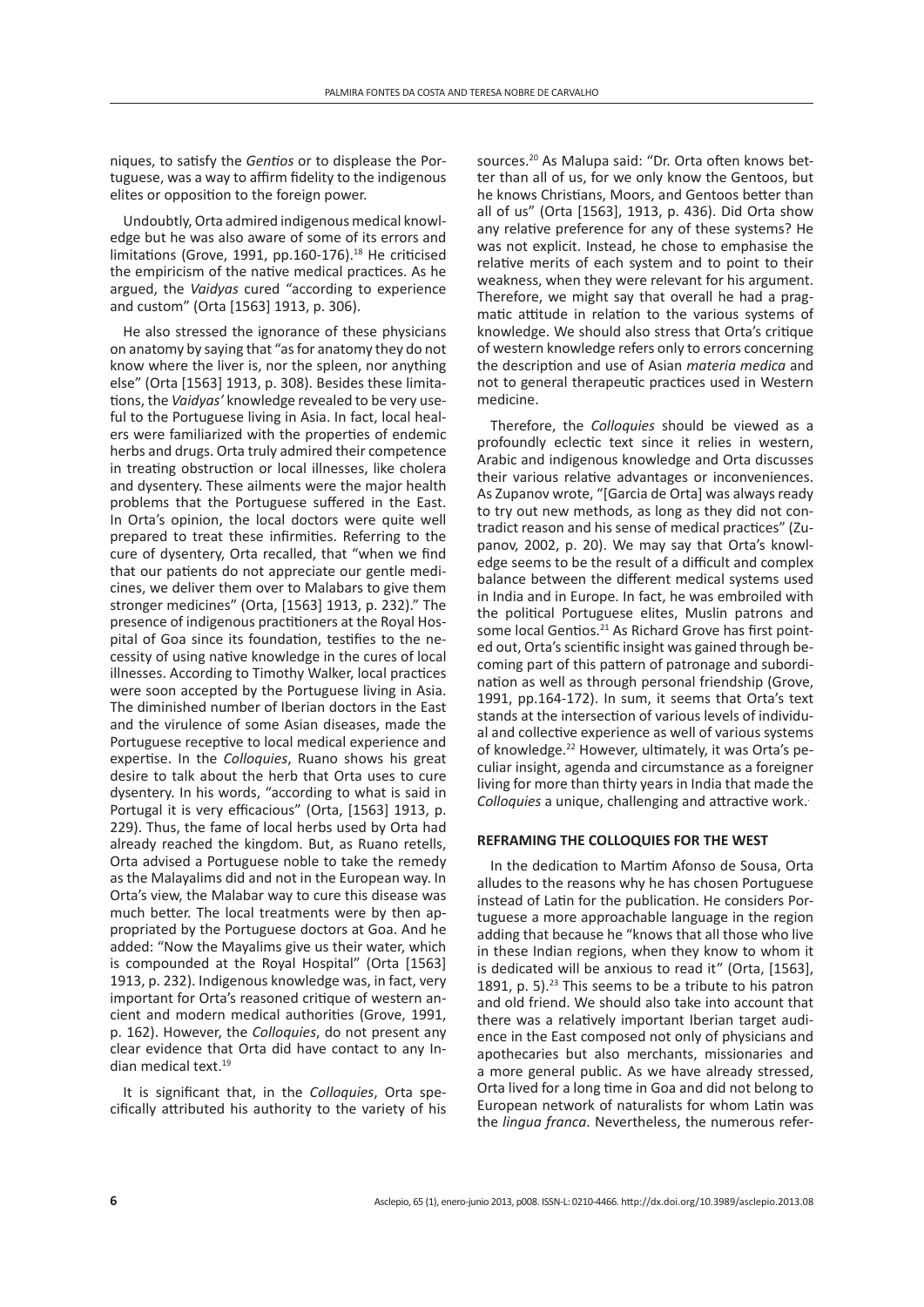ences to western authorities show that he was also thinking about European naturalists and physicians as potential readers.

The relatively modest circulation of the *princeps*  edition, together with the fact that its language was only known to a few, made chance and the efforts of foreigner crucial to the circulation of Orta´s ideas. It was during his trip to the Iberian Peninsula between 1564 and 1565, when tutoring Jacob Fugger, that the Flemish naturalist Carolus Clusius, who would become one of the key figures in the European natural history of the sixteenth century, found a copy of the Colloquies on the 6<sup>th</sup> January 1564:<sup>24</sup>

On this trip, I found by chance a book written in Goa and recently brought from Eastern India. It had been written in Portuguese and it pleased me so greatly that I decided to publish a history of Indian plants and aromas (…) It pained me very much that it had been written in a language that was understood by so few (Clusius, 1567, p. 4).25

Orta's work was attractive to Clusius not only because of the new knowledge presented in the work but also because of the way in which he discarded the authority of ancient and modern authors. He promptly produced an epitomised version of the text which was published in 1567 (Clusius, 1567). Why did he not simply choose to publish a translation of the *Colloquies*? What were the implications of a change from the dialogical to the monological format? In the dedicatory preface to Jacobo Fugger, Clusius explained some of the differences between "his" *Aromatum et simplicium…* and Orta´s *Colloquies*:

I translated the *Colloquies* into Latin and afterwards reduced them to an epitome, writing each chapter individually and in an order more convenient than before, rejecting some matters that I did not judge important (…) It was necessary to establish many things in their proper place (Clusius, 1567, p. 5).

The publication of the text in a new format empowered the process of appropriation. Moreover, Clusius' editorial task was not simply one of summarizing Orta´s ideas in a new format. Firstly, it involved selection. Besides dealing with this subject, the *Colloquies* contain information not directly relevant to botanical and medical knowledge. Parts of the original text were therefore to be rejected. Secondly, it involved ordering and a clarification of parts of the original text. Clusius' preoccupation in ordering the *Colloquie*s is already visible in his various annotations on his own copy of the original work now held at the Cambridge University Library. Significantly, he adds at the end an index of names missing from Orta's text. Thirdly, it involved the addition of commentaries which included precise bibliographical references to the authors and texts alluded to in the original work, as well as additional information on the geographical origin and on the medical virtues of the plants and herbs presented in the *Colloquies*, besides news received from Clusius' informants.

Orta's text did not include any illustrations and we do not have any information on his views of the use of pictures. The genre of the work might have also contributed to the absence of illustrations and, more importantly, we should bear in mind the cost and effort involved in including illustrations in printed works and that the printing press had only recently been introduced in Goa. In the absence of illustrations, Orta´s strategy is to show differences by pointing to partial similarities with plants and herbs well-known in Europe, thus providing a visual sense of the new productions of nature presented in his work.

In opposition, and very probably because he had never left Europe, Clusius considered pictures very relevant in the validation of knowledge of objects from distant lands. He included, therefore, in the first edition of his epitome sixteen illustrations.<sup>26</sup> He also used them with the aim of showing his readers his own "experience" with exotic materials. The Flemish naturalist reinforced the credibility of the illustrations by remarking that they were "drawn from nature".<sup>27</sup> Moreover, he usually mentioned the origin of the specimens used in the illustrations, such as the cinnamon leaf given to him by a Spanish physician and the cinnamon stick owned by a physician from Bruges (Clusius, 1567, p. 81 and p. 102). The particular and individual details, as spelt out in the text, were crucial in persuading the reader that the images depicted an exotic object that truly existed. The inclusion of naturalistic representations represented an added value for Clusius and his readers. On the one hand, they reinforced the innovative value of his contribution. On the other, as Claudia Swan has remarked, naturalistic images of nature had an extra value since they were able to close the gap between textual knowledge of nature and experience of it, especially in a period when texts tended to lag behind images insofar as they tended to depend on classical authority (Swan, 2006).

The inclusion of illustrations represents an added value to the work *Aromatum simplicium*. They also reinforce the importance of Clusius´ authorship in his edition of the *Colloquies*. Significantly, their number is increased in the various editions of the work: the first edition contained sixteen, the second edition included twenty seven and the third edition twenty eight. Yet, in comparison with other botanical works of the period such as Leonard Fuchs' *De Historia Stirpium*  (1542), the number of illustrations is relatively small. Sachiko Kusukawa has remarked on the modest use of pictures in Clusius' translations and suggested that, by wanting to limit financial risks and hence creating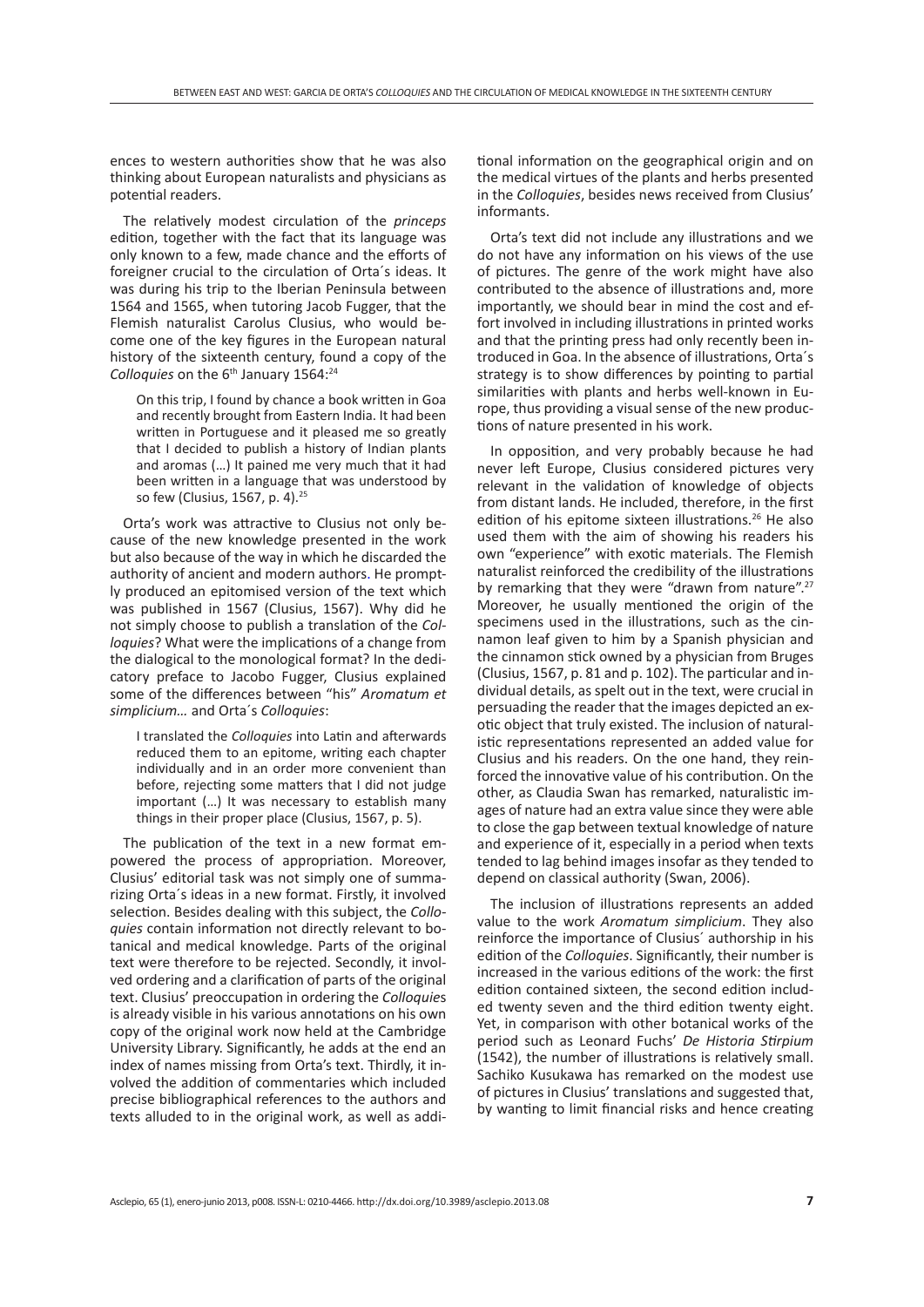rendered them suitable to his privileged audience and fulfilled his aspirations as a reputed author in the sixteenth-century republic of letters. In addition, his rendering of the works of various authors on "exotic" *materia medica* as a collation further developed his process of appropriation and his status as an authority in the subject. His most outstanding compilation titled

collected works titled *Exoticorum libri decem*. The first six texts were dedicated to the results of Clusius' studies on trees, fruits, seeds, (Parts 1, 2 and 3), vegetable juices, gums, barks and roots (Part 4), birds, quadrupeds and snakes (Part 5), marine plants, corals and fishes (Part 6) brought to him by the personal contacts he had with the East Indies Company. The seventh text of this volume was a reprint of the fourth edition of *Aromatum et Simplicium.* This work became a sort of compendium of new medicines brought from outside Europe (Wille, 1993, pp.109-121). Clusius' epitome of the *Colloquies* was fundamental in the fame he acquired as a naturalist. Before it, he had published a [French](http://en.wikipedia.org/wiki/France) translation from the Dutch of [Rembert Dodoens'](http://en.wikipedia.org/wiki/Rembert_Dodoens), *Histoire des Plants* ([Antwerp,](http://en.wikipedia.org/wiki/Antwerp) 1557) as well as his *Antidotarium sive de exacta componendorum miscendorumque medicamentorum ratione ll. III ... nunc ex Ital. sermone Latini facti* [\(Ant](http://en.wikipedia.org/wiki/Antwerp)[werp](http://en.wikipedia.org/wiki/Antwerp), 1561) with which he began his fruitful collabo-

ration with the renowned [Plantin printing press.](http://en.wikipedia.org/wiki/Plantin_Press) In his epitomised version of the *Colloquies,* Clusius showed for the first time his wonderful skills in linguistic facility, editorial discipline, collation of sources and careful observation which were fundamental in later editorial projects. Also crucial was his vast network of correspondents in the Netherlands and in other European countries as well as his circle of friends and important persons. They enabled him to regularly receive specimens and news on "exotic" *materia medica* which he promptly incorporated in the next edition of his works. In this way, Clusius acquired a crucial role as a mediator in the circulation of new medical and botanical knowledge in sixteenth-century Europe (Egmond, 2007; Egmond, 2010).<sup>28</sup> It should also be stressed that his Latin translations and various editions of works on the subject by Iberian authors such as Garcia de Orta, Nicolas Monardes and Cristovão da Costa —also known as Cristóbal Acosta— were specially aimed at an European cultural elite of scholars. As José Pardo Tomás has remarked, the very process of translation of these works was complex and worked at scientific, cultural and political levels (Pardo Tomás, 2007, pp. 175-176). Furthermore, it was not only language translation that was at stake. Clusius successful edition of these works for an European audience of scholars involved also a rendition of worldviews and of ways of perceiving and understanding culture and the natural world in the period. The new language in which they were presented, as well as his new comments, added bibliographical information and visual representations

only a small amount of woodcuts, Plantin's strategy for publishing this genre of exotic medicine remained rather conservative (Kusukawa, 2007, p. 225).

Thus, the appropriation of the text by Clusius involved a new format, adjustments to the original text, as well as the inclusion of various notes and illustrations. All of these changes contributed to the consolidation of the botanical and medical knowledge originally presented in the *Colloquies* and to adapt the content of the *Colloquies* to new kinds of audience in the West. Stripped off the controversies, inquisitiveness, and dynamic tension of the original work, *Aromatum et simplicium aliquot medicamentorum apud indos nascentium historia* became the reference text on the simples and drugs of India.

Another significant difference between the *Colloquies* and Clusius' epitomised version of the text lies in the printing houses associated with the two publications. The *Colloquies* were published by a modest printing house on the "periphery" of the Portuguese Empire and, as we have already mentioned, they were only their third publication. Indeed, there were rough and difficult conditions associated with the publication of the work. As a result, the *Colloquies* include many printing errors and twenty pages of errata at the end, some of them needing further amendments. In opposition, Clusius' epitomised version was published by the famous Plantin Press at Antwerp. This publisher could provide the best quality in books in terms not only of text but also of visual representations. The quality and reliability of the Plantin Press was crucial in making of Clusius' epitome a kind of knowledge commodity by enabling the information contained originally in the *Colloquies* to be more accessible and exchangeable.

Clusius' epitomised version of the *Colloquies* went through several editions which attempted to incorporate new knowledge and new visual representations of nature. The second edition, published in 1574, is a reprint of the first edition with a few changes: the dedication to Fugger has been dropped, the note to the reader adapted and a new poem added. There was also a clear stylistic revision of the Latin text. The third edition was published in 1579. The text is similar to the earlier one but Clusius added one illustration. In 1582, the Flemish botanist edited a short book of 43 pages where he included additional notes with some novelties recently brought by Sir Francis Drake from his circumnavigation of the world. In 1593 the fourth edition of the *Aromatum et Simplicium* appeared. For the first time, the works of Orta, Cristovão da Costa, Monardes and Pierre Belon du Mans appeared together in a volume, with separate title pages and sequential page numbering. In 1605, Franciscus II Rapheegius published in Leiden a volume of Clusius'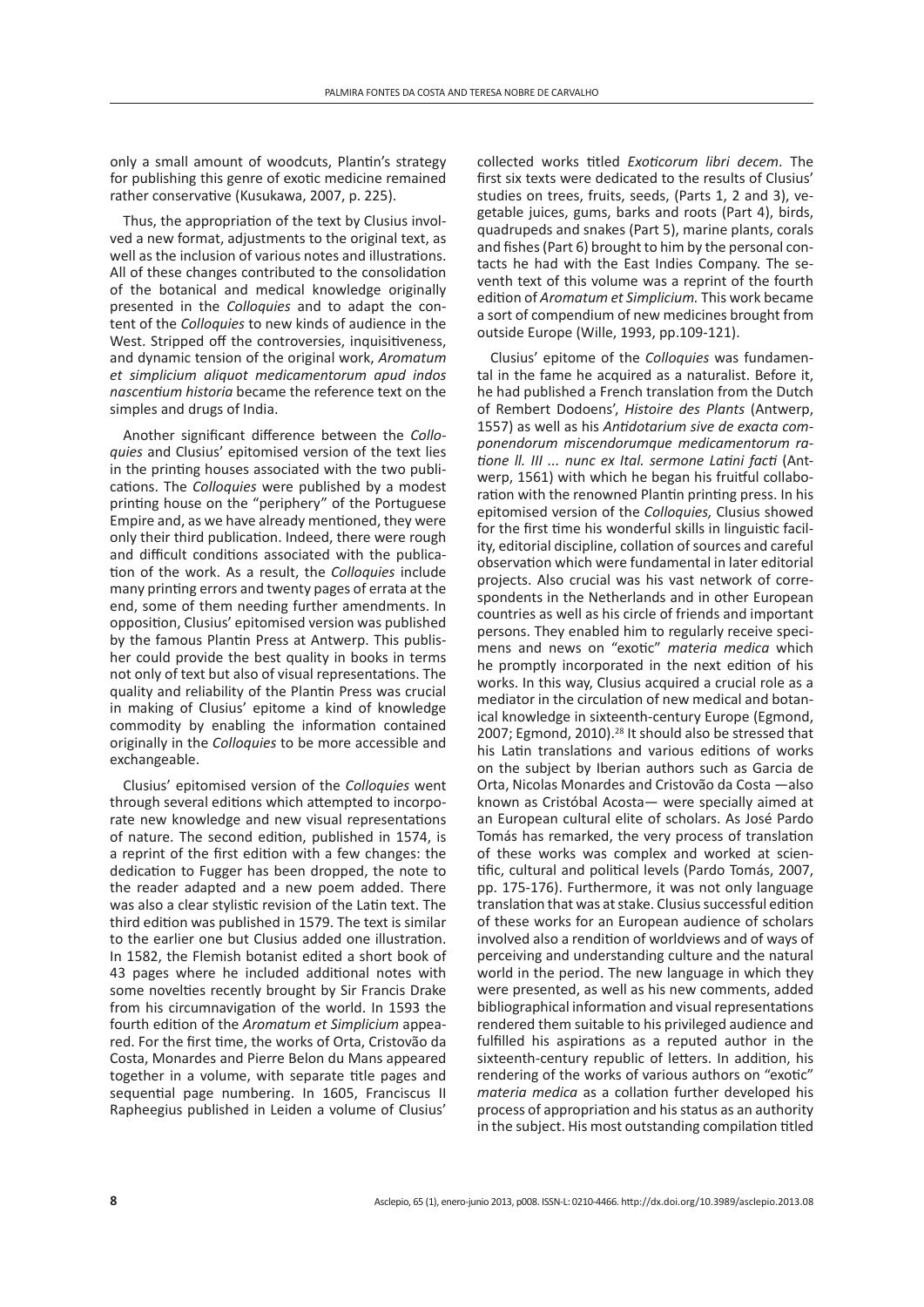*Exoticurum libri decem* (1605), in which only his name appears in the frontispiece, culminates and celebrates the central position he has managed to acquire in the exchange and circulation of medical and botanical knowledge from new and distant places for most Europeans (Clusius, 1605).

#### **CONCLUSION**

The *Colloquies* were a singular venture with a global relevance. They had a bearing in the construction of global botany, medicine and even trade. Out of a lifetime's experience, curiosity and an iconoclastic spirit, Garcia de Orta constructed a work that then, and now, is difficult to define and to categorize. The juxtaposition of Orta's erudition and long personal experience in the East were one of the defining features of the *Colloquies*. Yet, we have also seen how experience and testimony was used in the work in a broad and inclusive way. We have also seen that one of the most innovative features of the *Colloquies* was the eclectic combination of different medical systems in the interpretation of disease and the effects of drugs. Indigenous and Arabic systems of knowledge stand out in the *Colloquies* but Orta is not uncritical of them. It is only in juxtaposition with the many references to Western medical knowledge that indigenous knowledge acquires true novelty and visibility in the text. Besides, Western knowledge is not always criticised and some authors are sometimes mentioned with praise.

The success of the *Colloquies* can not only be attributed to the epitomised version in Latin by Clusius. The Portuguese original version of the text was sold both in Goa and in Lisbon and the main intended audience for the original text were Portuguese physicians and apothecaries living in the former town or in other parts of Asia. In any case, the circulation of the text in Portuguese can be seen having shortcomings. Orta himself in the *Colloquies* complains about the Portuguese only paying attention to the promotion of trade and not to the encouragement of natural knowledge:

The Portuguese, who navigate over a greater part of the world only procedure a knowledge of how best to dispose of that merchandise or what they bring here and what they shall take back. They are not desirous of knowing anything about the things in the countries they visit. If they know a product they do

not learn from what tree it comes, and if they see it they do not compare it with one of our Indian trees (…), nor ask about its fruit or what it is like (Orta, [1563] 1913, pp. 86-87).

However, we should also take into account that during the first half of the sixteenth century the Portuguese remained particularly prudent in the spreading of new knowledge about Asian natural resources. In fact, during more than fifty years of the Portuguese presence in Asia, only manuscript information about Indian botany circulated between Lisbon and Goa and vice versa.29 After 1550, some of those texts were divulgated by the Italian edition of Ramusio (Ramusio, 1550), even if the bulk of the information remained restricted to Portuguese officials and statesmen.

It is indisputable that Clusius was mainly responsible for the success of the circulation of Orta's name and ideas in Europe during the sixteenth century and afterwards. Indeed, we have seen that the way in which Clusius appropriated the text was crucial in rendering it suitable for an European readership, not only in terms of language, but also in terms of form including the presentation of comments and illustrations. In any case, both in terms of production and various forms of circulation, the *Colloquies on the simples and drugs of India* stand as one of the first medical works intrinsically connected with both East and West.

## **ACKNOWLEDGMENTS**

I would like to thank Dr. Timothy Walker for his suggestions and Dr. Adelino Cardoso and Professor António Manuel Nunes dos Santos for their constant support and friendship through the writing up of this paper. I am also grateful to the anonymous referees of this article for their helpful suggestions.

#### Palmira Fontes da Costa

I wish to express my sincere gratitude to my supervisors, Dr. Rui Manuel Loureiro (CHAM & ISMAT) and Dr. Henrique Leitão (CIUHCT) for their valuable guidance and advice. I would also like to thank to the Fundação Ciência e Tecnologia for the financial support of my PhD research project.

Teresa Nobre de Carvalho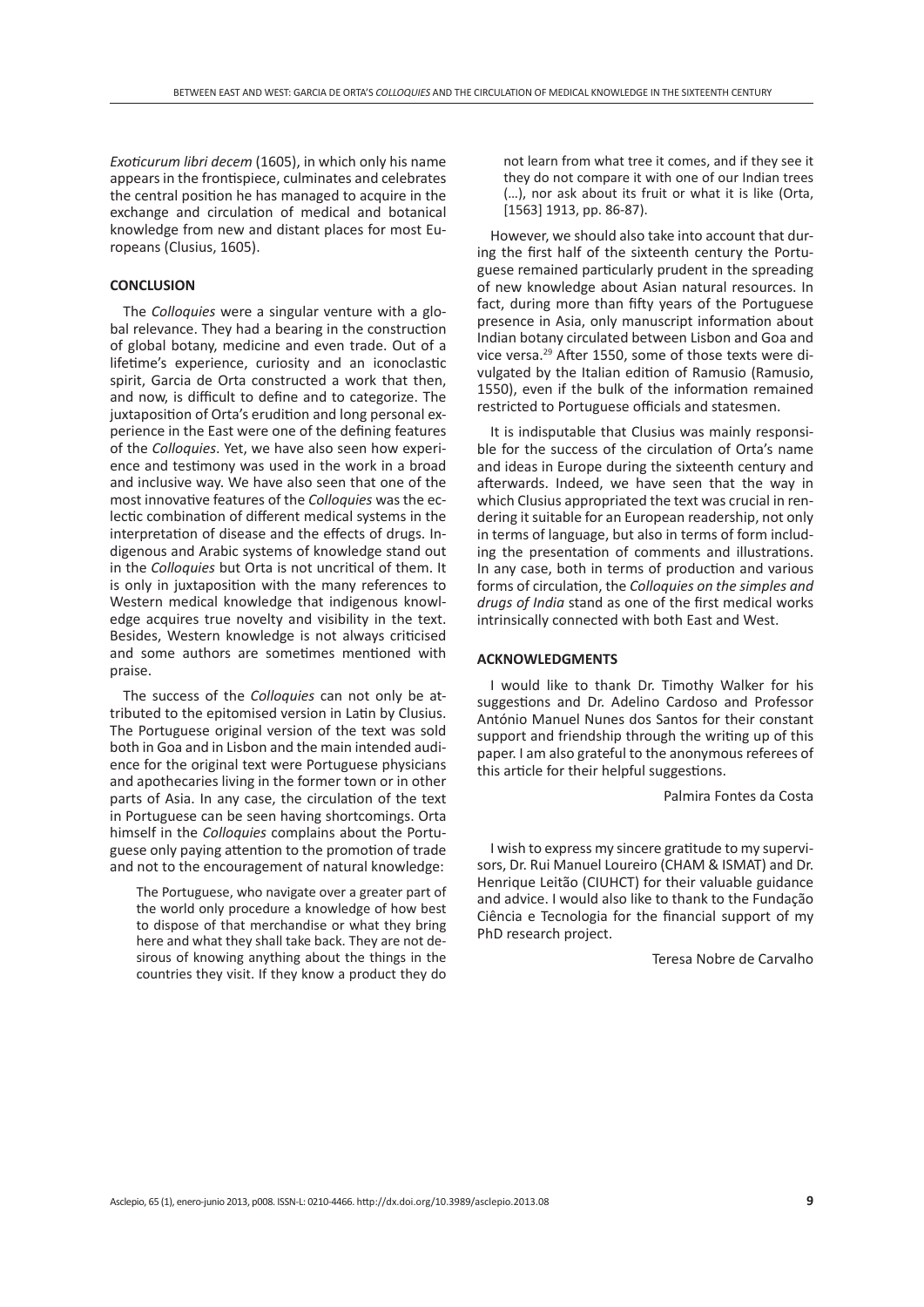#### **NOTES**

- 1 The introduction of the printing press in Goa, as well as in other towns of Portuguese Asia, happened in 1557. In accordance with the Portuguese mission of spreading Christian faith, the great majority of the works published were catechisms and praying books (Matos, 1987).
- 2 Exceptions include: Zupanov, (2002); Varadarajan ed., (2006); Mendes and Fragoso eds., (2008); Mendes ed., (2009).
- 3 A second edition of the *Colloquies,* edited by Adolfo de Vernhagen, was printed in Lisbon in 1872 and a third edition also in this city in 1891 (first volume) and 1895 (second volume). The latter was commented and edited by Count Ficalho and published by the Imprensa Nacional**.** It become the standard edition of the *Colloquies*.
- 4 Ficalho's edition of the *Colloquies,* but without his annotations, was translated to English by Sir Clements Markham (Orta, [1563] 1913). More recently, it was published a complete translation into French of Ficalho's edition but only part of the annotations (Orta, [1563] 2004).
- 5 As a result, the remains of Orta's body were exhumed and publicly burned (Silva Carvalho, 1934). The genealogical tree of Orta's family was further developed by another historian (Revah, 1960). For a comparative perspective on the lives and career of Portuguese Jewish physicians, see Arrizabalaga, (2007).
- 6 On Monardes contribution to natural history and medicine, see Lasso de la Vega y Cortez, (1988); López Piñero, (1990); López Piñero, (1992); López Piñero; López Terrada, (1997); Bleichmar, (2005).
- 7 See, among others, Macleod ed., (2000); Schiebinger, (2004); Schiebinger and Swan eds., (2004); Canizares-Esguerra, (2006). For a recent historiographical perspective on science and the Portuguese Empire, see Fontes da Costa and Leitão, (2009).
- 8 On the increased importance of the circulation of knowledge in the historiography of science, see González Silva and Pohl-Valero, (2009)*.*
- 9 On how Garcia de Orta handled this tension in the *Colloquies* in order to construct himself as a new medical authority, see Fontes da Costa, (2012).
- 10 On the dialogical genre, see also Siepmann, (2008) and Baranda Leturio, (2011).
- 11 Based on his analysis of the *Colloquie*s, Count Ficalho first called attention to Orta's servants and his household (Ficalho, 1886, pp. 215-218). Recent references include Carvalho, (2003) and Nobre-carvalho, 2008. On the physician Dimas Bosque who appears in Colloquy Fifty Eight and who is also the author of one of the preliminary texts of the *Colloquies*, see Ficalho's annotation in Orta [1563], 1895, pp. 25-26 and Walter, (1963).
- 12 Some of them would be published in Ramusio, (1550).
- 13 On the circulation of information concerning American medicinal plants to Europe in the sixteenth and the seventeenth centuries, see Pardo Tomás and López Terrada, (1993); Huguet-Hermes (2001); González Bueno, (2007).
- 14 On the importance of local informants in Orta´s construction of knowledge, see Nobre-Carvalho, (2010).
- 15 It is important to present here some of the pioneer works on this topic: Jorge, (1936); Pina, (1945), as well as other articles that explore more profoundly the subjects studied by Orta: Grove, (1991); Mathew, (1997), or Parasher-Sen, (2006). The recent articles on circulation and appropriation of indigenous medical knowledge in the Portuguese Empire should also be consulted: Walker, (2009). Isabel Soler researches also help us to understand Orta's reconstruction of medical knowledge (Soler, 2003). Some of the works presented at the international meeting "Garcia de Orta e Alexander von Humboldt" that was held in Goa, in 2008, brought important contributes to these analyses. In particular, we would like to stress the special contribution of D'Cruz, (2009).
- 16 Orta met the Muslim physicians (*físicos letrados*) in the courts of Cambaia and of the Nizam Shah, and probably once or twice in Goa. Although admiring them because they knew by heart the *Canon* of Avicenna and other Ancient medical texts, he criticizes their inability to cure fevers.
- 17 As Pearson stresses, it is quite difficult to identify Orta's meaning of 'fever' because it is a symptom common to several diseases (Pearson, 2001, p. 113).
- 18 See also Parasher-Sen, (2006).
- 19 It should be stressed that, in the middle of the sixteenth century, some Arabic and Persian versions of these Sanskrit texts circulated already (Gaitonde, 1983, pp. 134-139 and Pearson, 2001, p. 106).
- 20 Boxer points out that Orta refers frequently to Dioscorides and Pliny, among the Anciens, Avicenna and Serapion among the Arabs, Antonio Musa and Manardi among the Italian contemporaries as the principal authorities whom he cites in his chosen field of study (Boxer, 1963, p. 13).
- 21 In relation to Orta's compromise with the Portuguese establishment in Goa, we should note that, in the Colloquy on Camphor, he laments his bad luck for not being able "to visit all those countries and should not be given leave, by those who govern them, to go beyond where they reside, because they [the Portuguese] want to make use of my old age and the learning it has acquired...' (Orta [1563], 1913, p. 87).
- 22 This *hybrid* medical knowledge was a particularly useful tool at the hospitals of the Portuguese seaborne Empire. According to Walker, these *mixed* practices were only adopted at the Kingdom Hospitals of Lisboa or Coimbra after the 18<sup>th</sup> century (Walker, 2009).
- 23 This introductory part was taken out from the English translation of the *Colloquies*.
- 24 At the time Clusius had published a F[rench](http://en.wikipedia.org/wiki/France) translation of R[em](http://en.wikipedia.org/wiki/Rembert_Dodoens)[bert Dodoens'](http://en.wikipedia.org/wiki/Rembert_Dodoens)s [herbal,](http://en.wikipedia.org/wiki/Herbal) published in A[ntwerp](http://en.wikipedia.org/wiki/Antwerp) in 1557 by van der Loë and his *Antidotarium sive de exacta componendorum miscendorumque medicamentorum ratione ll. III ... nunc ex Ital. sermone Latini facti* (1561).
- 25 Clusius was on a trip on the Iberian Peninsula with the son of the rich banker Anthony Fugger who had interests in the Indo-Portuguese trade.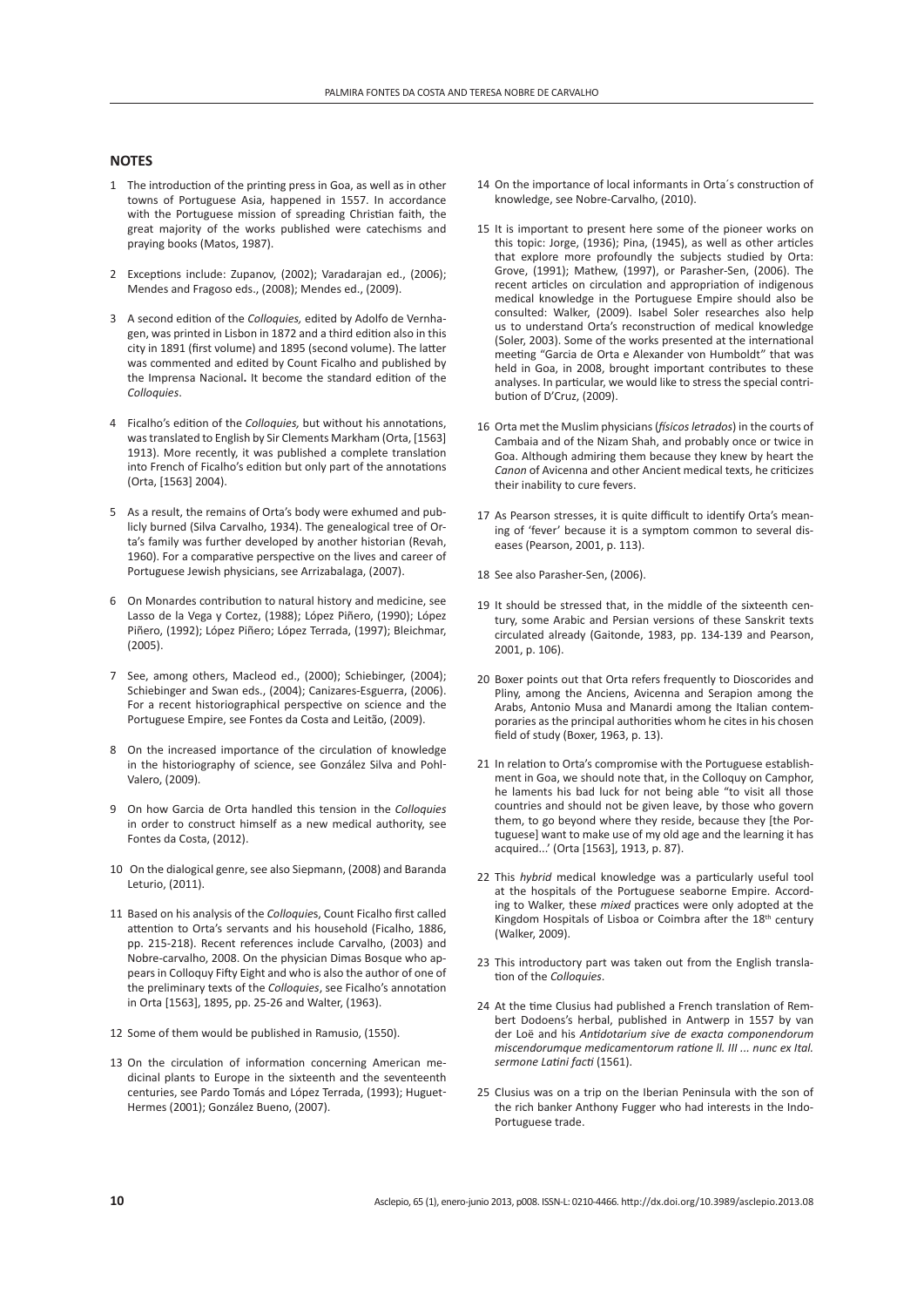26 Another work substantially based on Orta's *Colloquies* is Cristovão da Costa's *Tractado de las drogas y medicinas de las Indias orientales* [*Treatise on drugs and medicines from Eastern India with their plants drawn from life*] (Costa, 1578). One of its distinctive features is the inclusion of illustrations of forty-six plants and two of the elephant. Costa (c. 1525-c.1594) was born in the African territory and come to India in 1568 as a physician/ surgeon in the fleet of D. Luis de Ataide, the Portuguese Viceroy to India. In 1571 he left for Lisbon and finally Spain where he worked as a medical practitioner in the town of Burgos till 1586. A small part of his botanical work was also translated into Latin by Clusius and published in Antwerp in 1582.

#### **BIBLIOGRAPHY**

- Arrizabalaga, J. (2007), "The World of Iberian converso practitioners, from Luís Alcanyís to Isaac Cardoso". En: Navarro, V.; Eamon, W. (eds.), *Más allá de la Leyenda Negra: España y la Revolución Científica/Beyond the black legend: Spain and the scientific revolution*. Valencia, Universitat de Valencia, pp. 307–322.
- Attewell, G. (1997), *India and the Arabic learning of the Renaissance: The case of Garcia d'Orta*, M.A Thesis, Warburg Institute, London, University of London.
- Baranda Leturio, C. (2011), "Formas del discurso científico en el Renacimiento: tratados y diálogos", *Studia Aurea*, 5, pp. 1-21.
- Barbosa, D. [c. 1511-1516] (1918-1921), *The book of Duarte Barbosa: an account of the countries bordering on the Indian Ocean and their inhabitants* [*Livro do que viu e ouviu no Oriente*], translated by Dames, M. L., London, vol. I.
- Barona, J. L.; Gómes Font, X. (1998), *La correspondencia de Carolus Clusius con los científicos españoles*, Valencia, Universidad de Valencia.
- Barona, J. L. (2007), "Clusius' exchange of botanical information with Spanish scholars". En: Egmond, F.; Hoftizer, P.; Visser, R. (eds.), *Carolus Clusius, Towards a Cultural History of a Renaissance Naturalist,* Amsterdam, Koninklijke Nederlandse Academie van Wetenschappen, pp. 99-116.
- Barrera-Osorio, A. (2006), E*xperiencing Nature. The Spanish Ameriacan Empire and the Early Scientific Revolution,* Austin, University of Texas Press.
- Bleichmar, D. (2005), "Books, bodies, and fields: Sixteenth-century transatlantic encounters with new world *materia medica*". En: Schiebinger, L.; Swan, C. (eds.), *Colonial Botany: Science, Commerce, and Politics in the Early Modern World*. Philadelphia, University of Pennsylvania Press, pp. 83-99.
- Boxer, C. R. (1963), *Two Pioneers of Tropical Medicine*: *Garcia d'Orta and Nicolas Monardes*, London, The Hispanic and Luso-Brasilian Councils.
- Canizares-Esguerra, J. (2006), *Nature, Empire, and Nation: Explorations of the History of Science in the Iberian World*, Stanford, Stanford University Press.
- 27 We know that they were drawn by Van der Borcht and cut by Nicolai (Kusukawa, 2007).
- 28 On Clusius exchanges with Spanish scholars, see Barona and Gómes Font, (1998) and Barona, (2007).
- 29 On secrecy and the circulation of natural knowledge in sixteenth-century Portugal, see Fontes da Costa, (2009).

- Carvalho, J. T. (1915), *Garcia d'Orta: notas sobre a sua passagem pelo estudo e Escolas Gerais de Lisboa*, Coimbra, Imprensa da Universidade.
- Carvalho, J. C. F. A. de (2003), "Processos retórico-hermeneuticos nos *Colóquios dos Simples e Drogas da Índia*". En: Carvalho, J. C. F. A. de (ed.), *Ciência e Alteridade na Literatura de Viagens: Estudo de Processos Retóricos e Hermenêuticos.* Lisboa, Edições Colibri, pp. 71-120.
- Clusius, C. (1567), *Aromatum et simplicium aliquot medicamentorum apud indos nascentium historia,* Antuerpiea, C. Plantin.
- Clusius, C. (1605), *Exoticorum libri decem: quibus animalium, plantarum, aromatum, aliorumque peregrinorum fructuum historiae describuntur: Item Petri Bellonis observationibus* [...], Leiden, Raphelengius.
- Cook, H. J. (2007), *Matters of Exchange: Commerce, Medicine, and Science in the Dutch Age*, New Haven and London, Yale University Press.
- Cortesão, A. (1964), *A propósito do ilustre boticário quinhentista Tomé Pires*, Coimbra, Coimbra Ed.
- Costa, C. da (1578), *Tractado de las drogas y medicinas de las Indias orientales*. Burgos, Martin de Victoria.
- D'Cruz, S. (2009), "Documenting the Medical-Botanical Traditions of India: the Colóquios of Garcia de Orta". En: Mendes, A. (ed.), *Garcia de Orta and Alexander von Humboldt. Across the East and the West. Proceedings of an International and Interdisciplinary Conference*, Lisboa, Universidade Católica Editora, pp. 45-58.
- Debus, A. G.; Multhauf, R. P. (eds.), (1966), *Alchemy and Chemistry in the Seventeenth Century*, Los Angeles, William Andrews Clark Memorial, University of California.
- Egmond, F. (2007), "Clusius and friends: Cultures of exchange in the circles of European naturalists". En: Egmond, F., Hoftizer, P.; Visser, R. (eds.), *Carolus Clusius, Towards a Cultural History of a Renaissance Naturalist,* Amsterdam, Koninklijke Nederlandse Academie van Wetenschappen, pp. 9-48.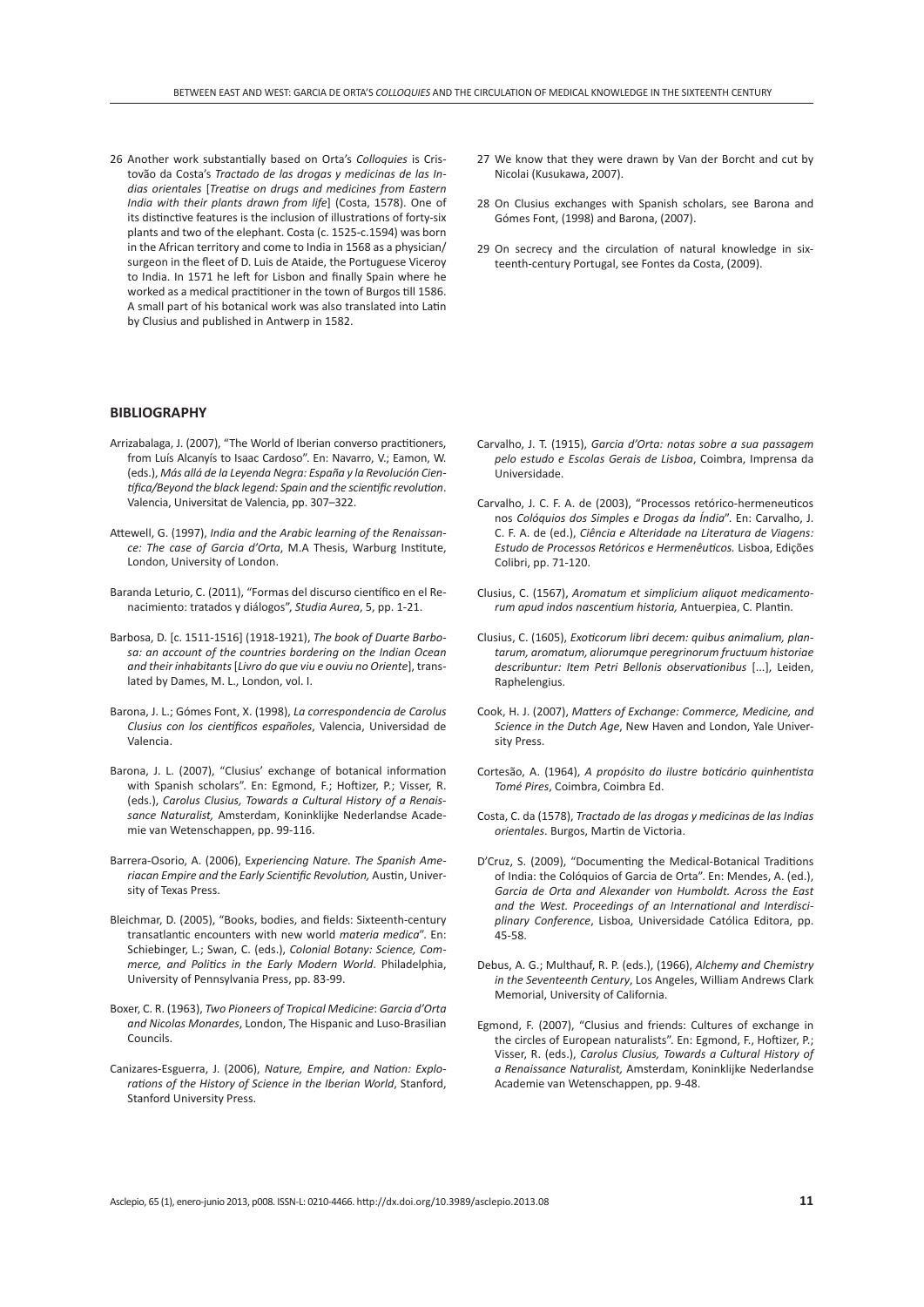- Egmond, F. (2010), *The World of Carolus Clusius. Natural History in the Making, 1550-1610*, London, Pickering & Chatto.
- Ficalho, C. (1886), *Garcia de Orta e o seu tempo*, Lisboa, Imprensa Nacional.
- Fontes da Costa, P. (2009), "Secrecy, Ostentation and the Illustration of Exotic Animals", *Annales of Science,* 66, pp. 59-83.
- Fontes da Costa, P. (2012), "Geographical Expansion and the Reconfiguration of Medical Authority: Garcia de Orta's *Colloquies on the Simples and Drugs of India* (1563)", *Studies in the History and Philosophy of Science*, 43, pp. 74-81.
- Fontes da Costa, P.; Leitão, H. (2009), "Portuguese imperial science: A historiographical review". En: Bleichmar, D.; de Vos, P.; Huffine, K.; Sheehan, K. (eds.), *Science, Power and the Order of Nature in the Spanish and Portuguese Empires*, Stanford, Stanford University Press, pp. 35-53.
- Gaitonde, P. D. (1983), *Portuguese Pioneers in India: Spotlight on Medicine, Bombay,* Sangam Books.
- González Bueno, A. (2007), "El Descubrimiento de la Naturaleza del Nuevo Mundo: Las Plantas Americanas en la Europa del siglo XVI", *Circumscribere. International Journal for the History of Science*, 2, pp. 10-25.
- González Silva, M.; Pohl-Valero, S.*,* (2009), "Circulation of knowledge and networks of power: In the search of new historiographical perspectives on science", *Memoria y Sociedad,* 13, pp. 7-12.
- Grove, R. (1991), "The transfer of botanical knowledge between Asia and Europe 1498-1800", *Journal of the Japan-Netherlands Institute*, 3, pp. 160-176.
- Huguet-Hermes, T. (2001), "New world *materia medica* in Spanish renaissance medicine: From scholarly reception to practical impact", *Medical History*, 45, pp. 359–376.
- Jorge, R. (1936), "La médecine et les médecins dans l'éxpansion mondiale des Portugais", in *Actes, conférences et comunications du IIIe Congrés International d' Histoire des Sciences*, Lisboa, pp. 55-67.
- Kusukawa, S. (2007), "Uses of pictures in printed books: The case of Clusius´ *Exoticorum libri decem"*. En: Egmond, F.; Hoftizer, P.; Visser, R. (eds.), *Carolus Clusius, Towards a Cultural History of a Renaissance Naturalist,* Amsterdam, Koninklijke Nederlandse Academie van Wetenschappen, pp. 221-246.
- Lasso de la Vega y Cortez, O. J. (1988), *Biografia y estudio critico de las obras del médico Nicolás Monarde*s, Sevilla, Padilla Libros.
- López Piñero, J. M. (1990), "Las nuevas medicinas americanas en la obra (1565-1574) de Nicolás Monardes", *Asclepio. Revista de Historia de la Medicina y de la Ciencia*, 42, pp. 3-68.
- López Piñero, J. M. (1992), "Nicolas Monardes: el estudio de la materia medica americana desde Sevilla". En: Lopez Piñero, J. M. (ed.), *Medicinas, drogas y alimentos vegetales del nuevo mundo: textos e imagines espanholas que los introdujeron en Europa*, Madrid, Ministerio de Sanidad y Consumo, pp. 111-197.

López Piñero, J. M.; López Terrada, M. L. (1997), "El tratado de Mo-

nardes: acogida y primeras traducciones". En: *La influencia espaniola en la introducción en Europa de las plantas americanas (1493-1623)*, Universitat de Valencia, CSIC, pp. 55-66.

- Loureiro, R. M. (2008), "Garcia de Orta e os Colóquios dos Simples: Observações de um viajante sedentário". En: Mendes, A.; Fragoso, G. (eds.), *Garcia de Orta e Alexander von Humboldt: Errâncias, Investigações e Diálogo entre Culturas*, Lisboa, Universidade Católica Editora, pp.135-146.
- Macleod, R. (ed.), (2000), *Nature and Empire: Science and the Colonial Enterprise, Osiris,*volume *XV.*
- Mathew, K. S. (1997), "The Portuguese and the study of medicinal plants in India in the sixteenth century", *Indian Journal of History of Science*, 32, pp. 369-376.
- Matos, M. C. (1987), "Humanismo e evangelização no Oriente no século XVI", *Revista Icalp*, 7-8, pp. 41-72.
- Mendes, A. y Fragoso, G. (eds.), (2008), "Garcia de Orta e Alexander von Humboldt: Errâncias, Investigações e Diálogo entre Culturas*", Actas do Colóquio Internacional e Interdisciplinar*, Lisboa, Universidade Católica Editora.
- Mendes, A. (ed.) (2009*), "*Garcia de Orta and Alexander von Humboldt across the east and the West", *Proceedings of the international and transdisciplinary conference*, Lisboa, Universidade Católica Editora.
- Nobre-Carvalho, T. (2008), "Colóquios dos Simples de Garcia de Orta: Conversas no interior da Índia". En: Mendes, A.; Fragoso, G. (eds.), (2008) *Garcia de Orta e Alexander von Humboldt: Errâncias, Investigações e Diálogo entre Culturas*. Actas do Colóquio Internacional e Interdisciplinar, Lisboa, Universidade Católica Editora, pp. 165-175.
- Nobre-Carvalho, T. (2010), "Invisible travelers and virtual tracks: knowledge construction in *Colóquios dos Simples e Drogas da India* of Garcia de Orta (Goa, 1563)", *Proceedings of the 4th ESHS Conference*, Barcelona, pp. 288-293.
- Orta, G. de (1563), *Coloquios dos simples, e drogas he cousas mediçinais da India…,* Goa, Ioannes de Endem.
- Orta, G. de [1563] (1891, 1895), *Colóquios dos Simples e drogas da Índia*, edited by Ficalho, C., Lisboa, Imprensa Nacional.
- Orta, G. de [1563] (1913), *Colloquies on the Simples and* drugs of India [1563], translated by Markham, C, Delhi, Sri Satguru Publications.
- Orta, G. de [1563] (2004), *Colloques des Simples et des Drogues de l'Inde*, translated by Ramos, S. M.; Ramos, A.; Marchand-Sauvagnargues, F., Lisboa, Fundação Oriente, Paris, Fundação Calouste Gulbenkian.
- Parasher-Sen, A. (2006), "Difference and interaction. 15<sup>th</sup> and 16<sup>th</sup> century Portuguese contact with Indian Medicine". En: Varajadaran, L. (ed.), *Indo-Portuguese Encounters: Journeys in Science, Technology and Culture*, Goa, Lisbon, Indian National Science Academy, Centro de História e Além Mar, vol. 1, pp. 88-112.
- Pardo Tomás, J.; López Terrada, M. L. (1993), *Las primeras noticias sobre plantas americanas en las relaciones de viajes y crónicas*